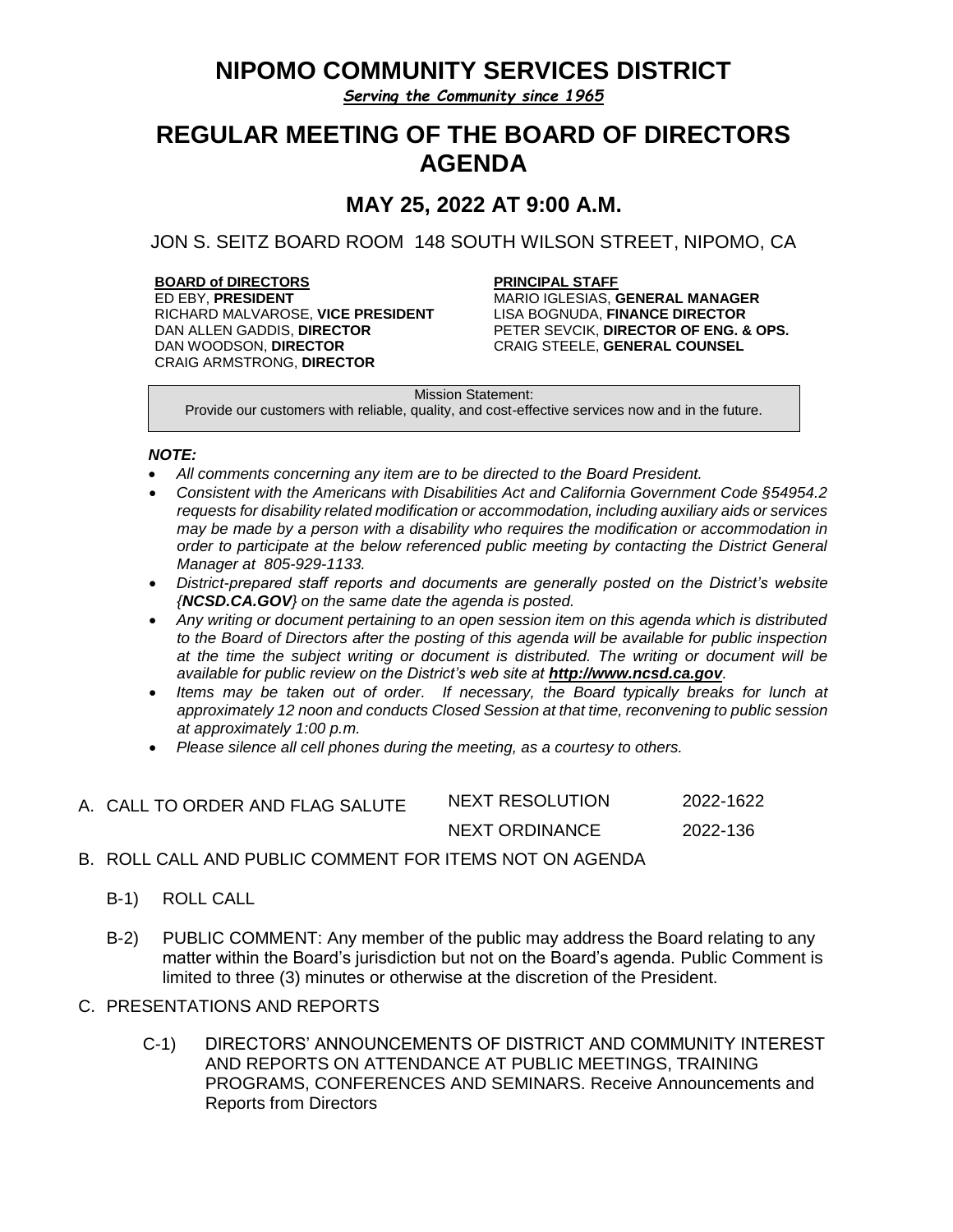### **May 25, 2022 Nipomo Community Services District REGULAR MEETING AGENDA**

- C-2) RECEIVE PUBLIC COMMENT ON PRESENTATIONS AND REPORTS PRESENTED UNDER ITEM C AND BY MOTION RECEIVE AND FILE PRESENTATIONS AND REPORTS
- D. CONSENT AGENDA *The following items are considered routine and non-controversial by staff and may be approved by one motion if no member of the Board wishes an item removed. If discussion is desired, the item may be removed from the Consent Agenda by a Board member and will be considered separately at the conclusion of the Administrative Items. Questions or clarification may be made by the Board members without removal from the Consent Agenda. Individual items on the Consent Agenda are approved by the same vote that approves the Consent Agenda, unless an item is pulled for separate consideration. The recommendations for each item are noted in bracket. Members of the public may comment on the Consent Agenda items.*
	- D-1) WARRANTS [RECOMMEND APPROVAL]
	- D-2) APPROVE MAY 11, 2022, REGULAR BOARD MEETING MINUTES [RECOMMEND APPROVE MINUTES]
	- D-3) REQUEST CONSOLIDATION OF DISTRICT BOARD ELECTION WITH FALL GENERAL ELECTION [RECOMMEND ADOPT RESOLUTION]
	- D-4) ADOPT RESOLUTION AMENDING APPROPRIATIONS LIMIT FOR THE 2021-2022 FISCAL YEAR [RECOMMEND ADOPT RESOLUTION]
	- D-5) CONSIDER CREATING A CUSTOMER SERVICE CLERK I/II/III SERIES AND INCORPORATING CURRENT JOB DESCRIPTIONS INTO THE NEWLY CREATED SERIES [RECOMMEND APPROVAL]
	- D-6) AUTHORIZE TASK ORDER WITH MKN & ASSOCIATES FOR WATER AND SEWER SERVICE PHASING STUDY FOR DANA RESERVE ANNEXATION [RECOMMEND BY MOTION AND ROLL CALL VOTE AUTHORIZE TASK ORDER WITH MKN & ASSOCIATES IN THE AMOUNT OF \$78,599]
- E. ADMINISTRATIVE ITEMS
	- E-1) RECEIVE DANA RESERVE RATE IMPACT STUDY [RECOMMEND RECEIVE AND FILE]
	- E-2) AMEND SOLID WASTE FRANCHISE AGREEMENT BETWEEN NIPOMO COMMUNITY SERVICES DISTRICT AND SOUTH COUNTY SANITARY SERVICES TO INCLUDE SENATE BILL 1383 REQUIREMENTS [RECOMMEND AUTHORIZE BOARD PRESIDENT TO SIGN AGREEMENT IN A FORM APPROVED BY THE GENERAL MANAGER AND DISTRICT LEGAL COUNSEL].
	- E-3) APPROVE RESOLUTION TO ESTABLISH EMPLOYEE COST OF LIVING ADJUSTMENT (COLA) COMPUTATION MEASUREMENT PERIOD AND AMEND RESOLUTION TO REFLECT CHANGE [RECOMMEND RECEIVE REPORT AND ADOPT RESOLUTION]